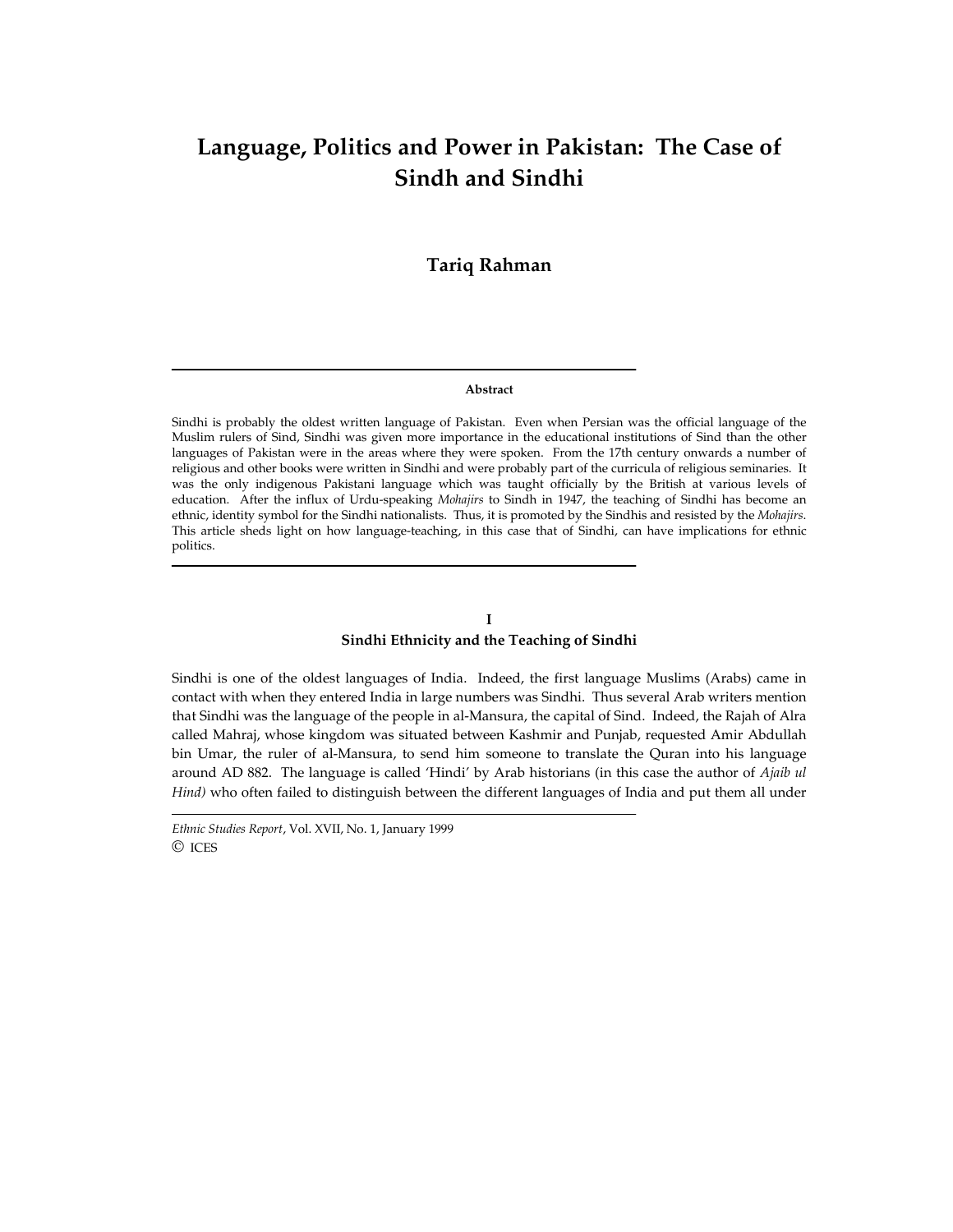the generic name of 'Hindi.' However, Syed Salman Nadwi, who calls this the first translation of the Quran into any Indian language suggests that this language might be Sindhi.i Later, between 1020- 1030 al-Beruni visited India and wrote a book on it called *Kitab Ma-li al Hind* which was translated by Edward C Sachau as *Alberuni's India* (1888).<sup>ii</sup> In this several alphabets of the Hindus are mentioned. Going on with his list al-Beruni says:

 Other alphabets are the *Malwari*, used in Malwashau, in Southern Sind, towards the seacoast; the *Saindhava*, used in Bahamanwa or Almansura.iii

 Nabi Baksh Baloch, the famous Pakistani Sindhologist, opines that *Saindhava* was Sindhi. In his words:

 This was the Arabic-Sindhi script, the 'Sindhized Arabic script' or the truly Sindhi script. On the basis of indirect evidence, it may be presumed that the graphemes for the more typical Sindhi phonemes were divided by adding dots to the corresponding Arabic letters.iv

 But al-Beruni's text, or at least its English translation, concerns itself only with the 'Hindu alphabet.' The very first thing which is said about it is that 'The Hindus write from the left to the right like Greeks.<sup>'v</sup> After this the general characteristics of the Brahmi script, characteristics which all its derivatives share in common, are described. Then comes the list in which the word *Saindhava* occurs. As such, it is difficult to believe that al-Beruni was talking about a script which, being based upon Arabic, ran from right to left.

 However, there is evidence other than al-Beruni's that there was a 'Sindhized Arabic script' in Sind in 1020-1030 AD when al-Beruni was in India. This comes from *Kitab al Fihrist*, a book of lists compiled by an Arab writer al-Nadim (d. 990 AD). In this list a script using both single and double dots is recorded in Sind. Since this is older than even al-Beruni's days, there must have been an Arabic Sindhi script during his time too. In any case, even if dots and other diacritical marks were used to show the distinctive pronunciation of Sindhi sounds, these could not have been used in a uniform standardised manner. Thus different people, generally Muslim poets and men of letters, must have used slightly different versions of the same Arabic script. The Hindus, especially business people, used derivatives of the Brahmi script.

 In the 16th century, by which time much was written in Sindhi, Makhdum Jafar of Dadu published an Arabic work called *Nahj al-Ta'allum*. It was on education and its Persian version was also prepared by the author in 1568. Both works are no longer extant but Nabi Bakhsh Baloch has published a digest called *Hasil al-Nahj* based upon it in 1969. According to this digest Makhdum Jafar emphasised the pupil rather than the teacher and the text. One can hardly call this a precursor of the modern pupil centred teaching methodologies but, if Baloch is right, it did lead to teaching in the mother tongue which the pupil could understand. In those days teaching was in Persian though teachers could hardly not have used Sindhi to explain the Persian alphabet and vocabulary to small children. However, in contradistinction to Punjab and north India, Sindhi became the recognised medium of instruction in Sind as well as a subject of study. Textbooks in Sindhi, generally of a religious character, were in circulation in Sind just as similar books in other languages were in circulation in other Muslim communities during the last days of the Mughal period.

 An important book in this category was Abdur Rahman's *Qawaid ul Quran* which is said to have been written in the 13th century of the Hijra (which begins from November 1785) to guide students to read the Quran correctly. Muslims have always been concerned with the correct pronunciation of the Quran because, in their view, the meanings of words change if they are pronounced incorrectly. The purpose of the book, therefore, was to preserve the standardised pronunciation of classical Arabic for religious reasons. However, the book is also a treatise, albeit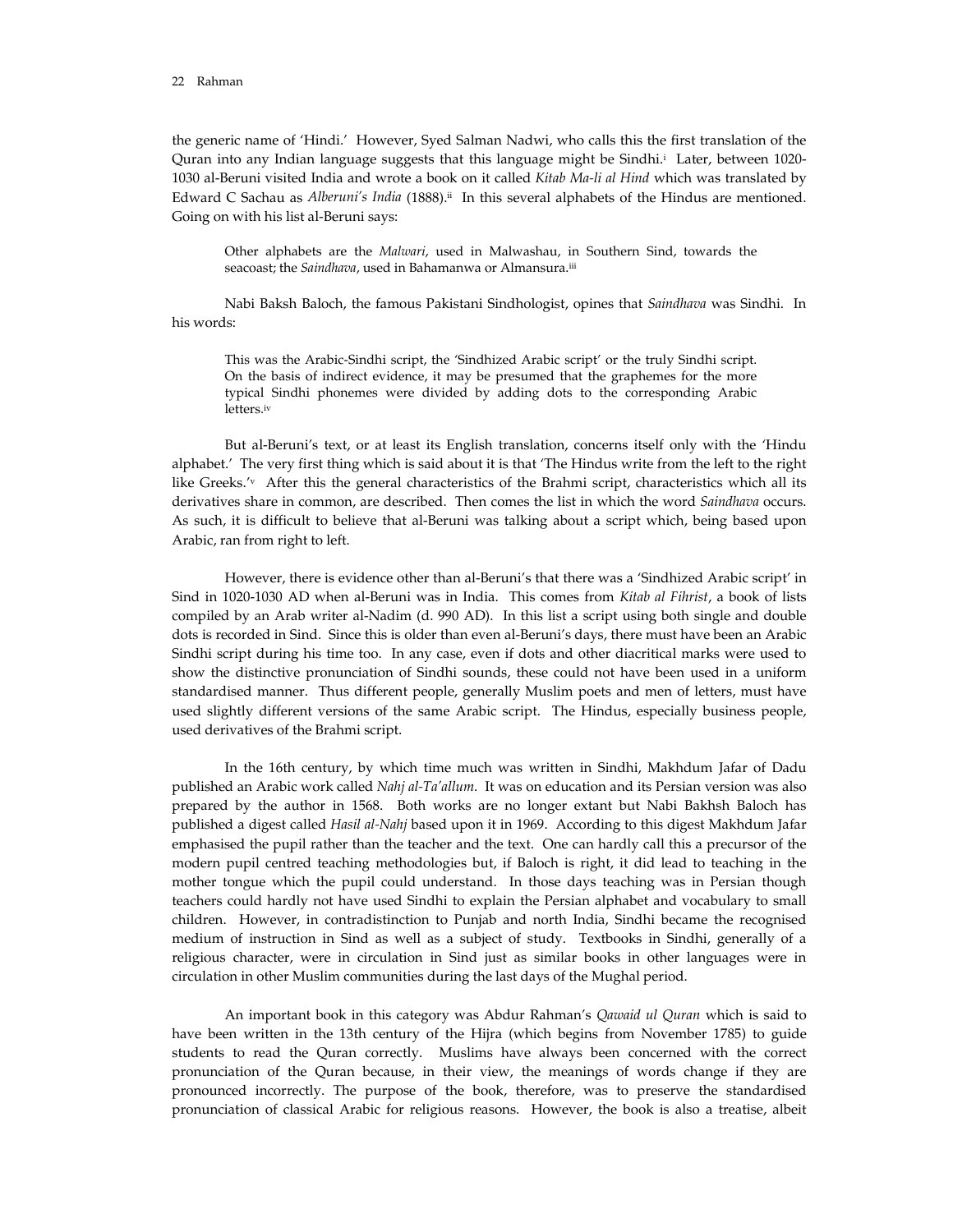unscientific, on orthoepy and phonetics. The writer is concerned with the place and manner of articulation of Arabic phonemes not found in Sindhi. This makes the book one of the first, possibly even the first, treatise on phonetics in Sindhi.

 The best known book in Sindhi written in the end of the 17th century is by Abul Hasan of Thatta. It is also mentioned as *Abul Hasan Ji Sindhi* by B H Ellis in his report on education in Sind at the time of the British conquest in 1843.<sup>vi</sup> Another such book was by Makhdum Zia Uddin. Like that of his predecessor, this too is known by his name—*Makhdum Ziauddin Ji Sindhi*. It was written in the 18th century and it explains how prayers are to be said. Since it is meant to guide children it focuses on rituals of cleanliness, times of congregational and other prayers and other such practical matters. Incidentally, it reveals the state of astronomical belief of pre-modern Sindhi Muslims. References to planets, stars and their place in heavens is, indeed, still part of the idiom and world view of astrologers and palmists who ply their trade of telling the future in the cities of Pakistan and those who visit them in order to avert coming crises. The purpose of the book, however, is religious so that most of the space is taken up by lessons on rituals.

 There are other such books too which have been edited and reprinted recently by Dr. Nabi Baksh Baloch. Among them are the *Nur Nama*, *Meraj Nama*, *Munajat Nama*, *Hashar Nama*, *Qiamat Nama* and so on. All the ones mentioned above, and a number of other works of this kind, have been collected together in *Sindhi Boli Jo Agatho Manzoom Zakheero.*vii These books are all religious and didactic. All the versions of the *Nur Nama*, not only in Sindhi but also in other languages, are about spiritual radiance and enlightenment (Nur = light) which follow from faith. Other books refer to prevalent beliefs about the day of judgement, salvation and other such doctrines. The important point, in our context, is the fact that these works were in Sindhi and that the language was taught. Richard Burton, the first Englishman to write a report on education in Sind, says:

 He [a boy pupil] probably is nine years old before he proceeds to the next step— the systematic study of his mother tongue, the Sindhi. The course is as follows:

 1st. The *Nur-nama*, a short and easy religious treatise upon the history of things in general, before the creation of man. The work was composed by one Abdul Rehman, and appears to be borrowed from the different Ahadis, or traditional sayings of the Prophet…

2nd. The works of Makhdum Hashem, beginning with the *Tafsir*.

 3rd. Tales in verse and prose, such as the adventures of Saiful, Laili-Majano, etc. The most popular works are the *Hikayet-e-Salihin* a translation from the Arabic by a Sindhi Mulah, Abd al Hakim; the subjects are the lives, adventures, and remarkable sayings of the most celebrated saints, male and female, of the golden age of Islam. The *Ladaro* is an account of the Prophet's death, borrowed from the *Habib-el-Siyar*, by Mian Abdullah. The *Miraj-Nama* is an account of Mohammad's night excursion to heaven... The *Sau-Masala*, or Hundred Problems, is a short work by one Ismail, showing how Abd-el-Halim, a Fakir, married the daughter of the Sultan of Rum, after answering the hundred queries with which this accomplished lady used to perplex her numerous lovers.<sup>viii</sup>

 From the age of nine till the age of 12 or 13, roughly about four years, the student read these works in his mother tongue. It was only then that he started studying Persian. In the rest of India, as we know already, Persian began from infancy though there too the teachers had to explain the basic vocabulary and the art of spelling and writing informally through the mother tongue.

 The place of honour was, of course, reserved for Persian which was a symbol of good breeding, refinement and learning. In addition to its social significance, it had tremendous utilitarian importance being the language of the domains of power. Thus, besides the Muslims, the Hindu Amils who aspired to bureaucratic jobs under the rulers of Sind, also learned Persian. This state of affairs changed when the British took Persian down from its high pedestal and put English in its place. But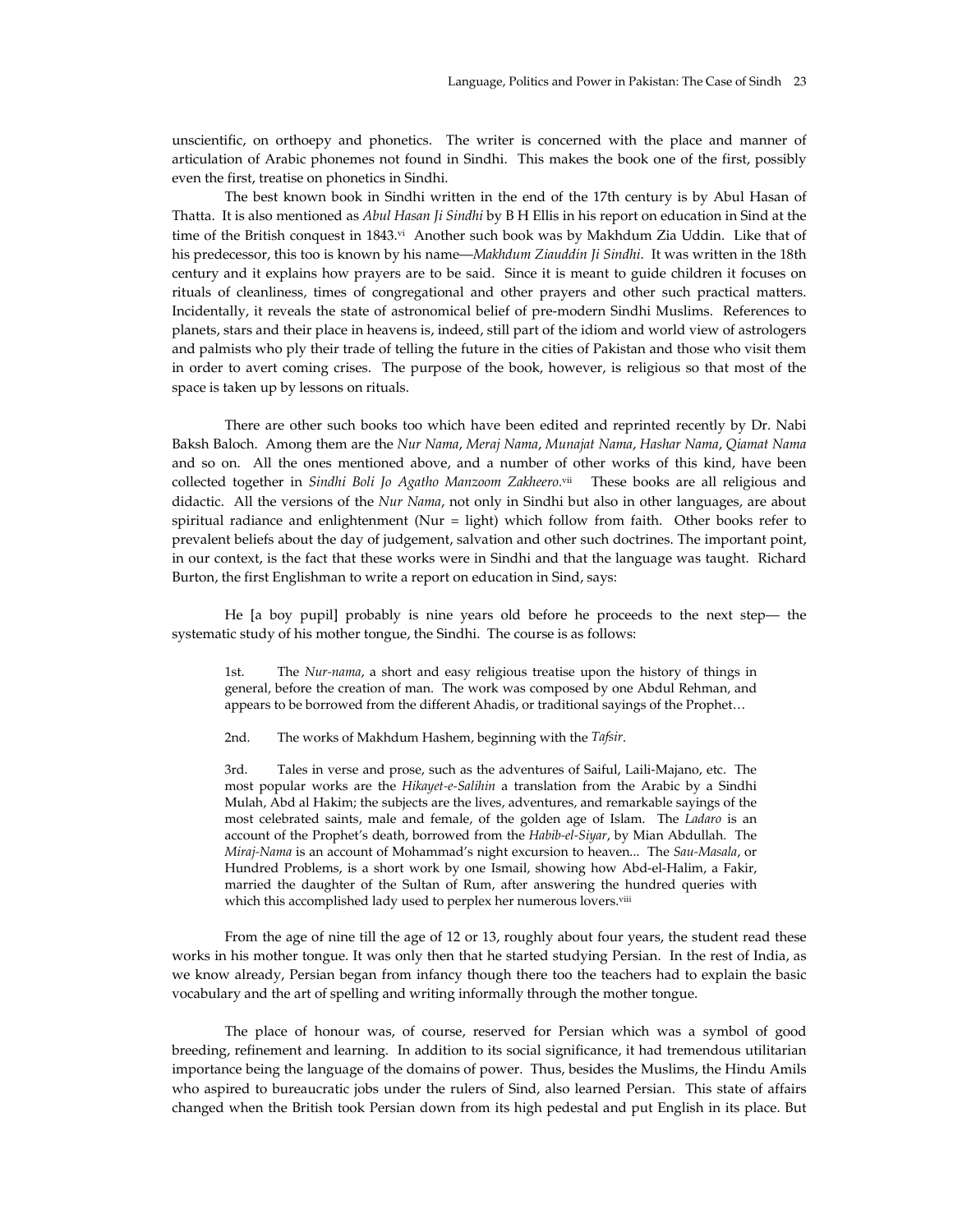for lower jobs in the domains of power, the British chose Sindhi in the Arabic script.<sup>ix</sup> Sindhi now was much in demand not only by the British officers, who always learned and were examined in, the languages of the areas they served in but by Sindhis desirous of employment with the British. For teaching Sindhi, books were required.

 The first book which was published was *Hikayat-us-Sualehin* (Lives of Saints). Lieutenant Arthur, who published it, also published a list of idiomatic sentences, originally written by Dossabhoy, in Sindhi.x *Hikayat us Sualehin*, also mentioned by Burton, was recommended by the British, among them also Burton, as 'a work which may be recommended to the European scholar when beginning to read Sindhi. The Arabic and Persian vocables in which it abounds will facilitate study; the style is pure, copious, and not too much laboured.'xi However, Ellis did not approve of this book. In his report he wrote:

 Even this would hardly be the work to choose as a text-book for the rising generation; and in the utter want of all elementary works, it was necessary to translate, from the English and other languages, a series adapted for school instruction.xii

 The government, therefore, got a number of books, including *Aesop's Fables*, translated from different languages into Sindhi. Among these were books on arithmetic, geography, drawing and history.xiii

 Ground was now laid for adopting Sindhi as a medium of instruction in schools. The break from the past, when Persian and Arabic were the focus of linguistic studies, was decisive but to soften the blow the British decided not to eliminate Persian and Arabic at once. However, Sindhi was to be encouraged as follows. In the words of Ellis:

 Although tuition in English, Arabic, or Persian, is to be paid for by fees, instruction in Sindhee is to be gratuitous; and I would with all deference submit that, although not in accordance with the rule as laid down by the Court, this arrangement be allowed to hold good.xiv

 For the Sindhi Hindus, whom Ellis did not want to alienate from the British *raj* either, schools were established in which Hindu Sindhi—Sindhi written in the khudawadi script—was taught. But this script did not prosper because jobs came only by the knowledge of the Arabic Sindhi script. In short, the new language-teaching policy was to disseminate knowledge of the Arabic-Sindhi script; to make English available only for a tiny elite and to appease the Hindus by keeping up the illusion that their script too was taught. For this purpose Ellis requested funds for the establishment of schools as follows:

- 1. The establishment of 'District schools, where Sindee will be the chief study; but where Persian will also be taught for a fee; and, if required, Arabic.'
- 2. The establishment of an English school at the head quarters of each Collectorate.
- 3. Hindoo-Sindhee schools, for instruction in an improved uniform character, founded on the Khudawadee.xv

 This policy continued undisturbed throughout the nineteenth century and a modern literature as well as journalism started flourishing in Sindhi.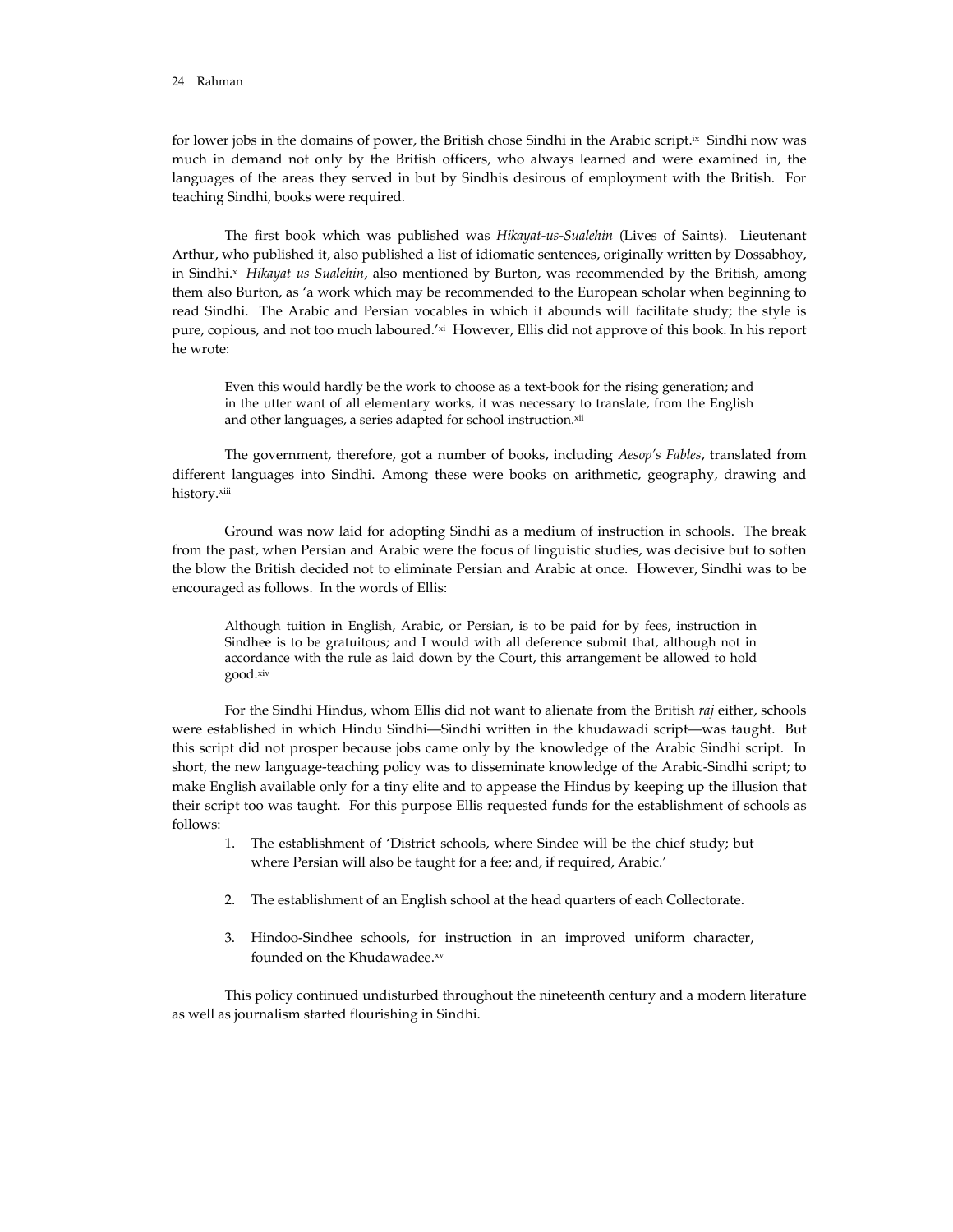## **II Urdu-Sindhi Controversy before the Partition**

The Sindhi Muslims were backward in education especially the children of the feudal lords (*the zamindars*). To suggest measures to change this, a committee was appointed by the Bombay government. These were the days of the Urdu-Hindi controversy all over British India because of which Urdu had become associated with Muslims. Thus, to the members of the Commission, the teaching of Urdu was one way of satisfying the Muslims. Among these members Syed Shamsuddin Kadri was the only one who signed subject to his minute of dissent. The other five members, of whom there was no Sindhi Muslim, reached a consensus on the necessity of encouraging Urdu in Sind.

 The Committee, appointed in June 1913, submitted its report a year later. Among other things it recommended that:xvi

 The Committee is in favour of the experiment already initiated by Government of having all teaching in Urdu schools given through the medium of Urdu, the vernacular of the district being taught to those who wish to study it. The Committee thinks that this should apply to the whole presidency, the different Urdu standards being started simultaneously.xvii

 The experiment alluded to in the report must have resulted in the printing of a large number of textbooks in Urdu because the report goes on to state:

 The Committee is advised that adequate textbooks in Urdu exist, and that all the subjects can be taught through this medium at once, except the geography of the province, for which special translations may be required.xviii

 The Committee emphasised Urdu in other ways too: it provided grants to encourage the production of literature in Urdu and suggested that statistics about the number of Urdu schools should be provided annually to the government of India.

 W H Sharp, the Director of Public Instruction who sent the report onwards to the Bombay authorities, noted that he was not convinced that it was either the desire of Muslims or in their interest to teach them only in Urdu. However, some of their representatives had urgently requested that texts should be prepared in Urdu and he had agreed to countenance the experiment.

 The report was then circulated to the district officers of Sind who further asked prominent Muslims for their opinion. Among others the Wazir of Khairpur state, Mahomed Ibrahim Shaikh Ismail, commented as follows:

 … to adopt Urdu as the vernacular of the Mohamedan Community in the province, in my opinion, is not only unnecessary, but may be positively harmful.

 The conditions prevailing in this province are vastly different from those obtaining in the Presidency proper. The Sindhi language is as much the Vernacular of the Moslem Community as that of the Hindus of Sind; besides the Court language is also Sindhi. If Urdu is to be taught to them as compulsory language, instead of Sindhi, which is the language of the Province and the mother tongue of the Mohamedan Community, in the Primary and the Anglo Vernacular Schools, the Community will be forced to impart to their children education in two foreign languages, which to an ordinary scholar will appear a troublesome task to accomplish.xix

 Khan Bahadur Allahando Shah of Nawabshah also said the same (Letter of K B Syed Allahando Shah to the Collector of Nawabshah, 11 February 1915. English translation of the Sindhi letter in the Collector's Letter to the Commissioner in Sind, 11 February 1915, No. 292). The district officers themselves also held similar views. At last the Commissioner sent the following views to the authorities in Bombay: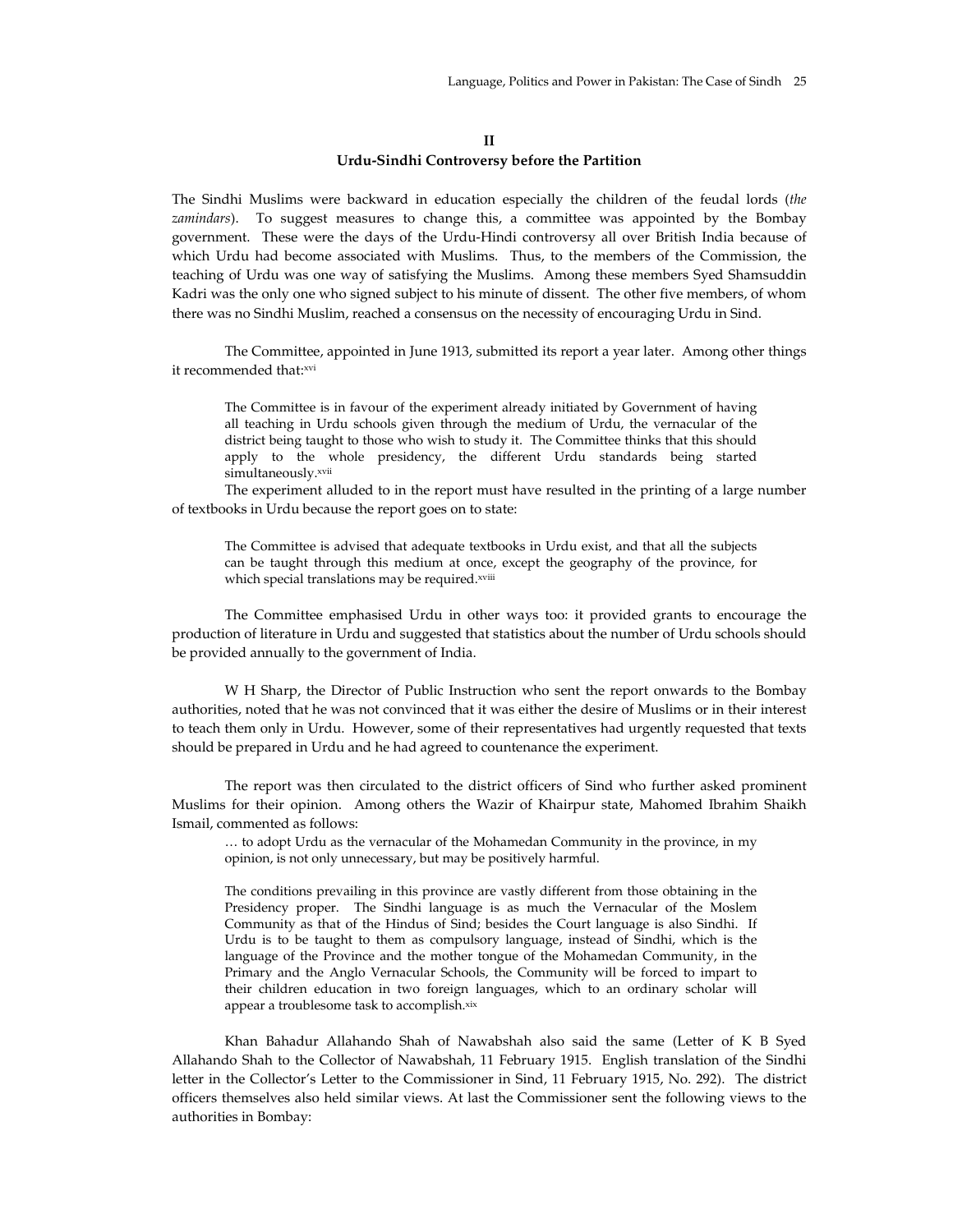On one point there is entire unanimity of opinion, amongst officials and non-officials, namely on the necessity for the encouragement of Urdu in Sind; as Government are doubtless aware Urdu is not the mother tongue of the Sind Mahomedans; his vernacular is Sindhi and he would be much embarrassed if Urdu were forced upon him.<sup>xx</sup>

 The Commissioner also suggested that another committee—this time consisting mostly of Sindhi Muslims and Englishmen working in Sind—should be appointed 'to consider for Sind the whole question of Mahomedan education.'

 This committee was appointed in 1915 and submitted its report a year later. Among other things it recommended that the teaching of Persian and to a lesser extent Arabic, be encouraged but it decided not to take up the vexed question of Urdu again. $x^{\alpha}$  As such Sindhi continued to be the medium of instruction at the school level as before.

#### **III Sindhi Teaching in Pakistan**

In independent Pakistan the only provinces in which the indigenous languages were the media of instruction in the non-elitist state schools were Bengal and Sind. In both, therefore, the resistance against perceived domination by the centre came to be expressed primarily through linguistic and cultural symbols. In Sind the feeling for Sindhi was high because it had already been part of the struggle against the administrative domination of Bombay. Although an administrative matter on the surface, the issue had the overtones (and hence the stridency) of a Hindu-Muslim conflict. The Muslim leaders wanted Sind to be separated from the Bombay presidency on grounds of Sind being a separate entity, a cultural and linguistic whole with its distinct identity. The Hindus felt that this would create a Muslim majority province and, therefore, have the effect of increasing Muslim power at their expense. Sindhi was very much part of the struggle, the Muslims claiming that it gave Sind an identity distinct from Bombay while the Hindus said that this argument would sub-divide Bombay along other linguistic lines as well. (Proceedings of the Third Meeting of the Sub-Committee on Sind, 14 January 1931.<sup>xxii</sup>) Eventually the Muslims won and Sind became a separate province in 1930.<sup>xxiii</sup>

 One of the consequences of this separation was the establishment of the University of Sind. Although the medium of instruction at the proposed university was not to be Sindhi, it was mentioned as an entity in need of development which only a university could do. Dr. Gurbakhshani wrote a note arguing:

 Sind is an old province, perhaps the most ancient in India. It has a history, traditions and a culture of its own. Its soil and stones could be compelled to reveal movements and geological formations of the hoary past. Its races and its language possess a distinct Oriental bias. All this remains unexplored and no attention paid to the systematic study of Arabic, Persian or Sindhi with all its philological wealth.xxiv

The University was established in 1946 in Karachi, only a year before the creation of Pakistan.

 Thus, on the eve of the partition, the position of Sindhi was strong. It was the medium of instruction in state schools; it was to be promoted by the university; it was a subject of study at various levels in educational institutions. Above all, and what made it popular, was the fact that at the lower level of the administration and the judiciary as well as in journalism, it was in demand. Thus someone who had acquired it could get jobs. This position was not enjoyed by any other language of (West) Pakistan at that time because neither Punjabi nor Pashto nor Balochi, the major languages of this area, were used in the domains of power at any level.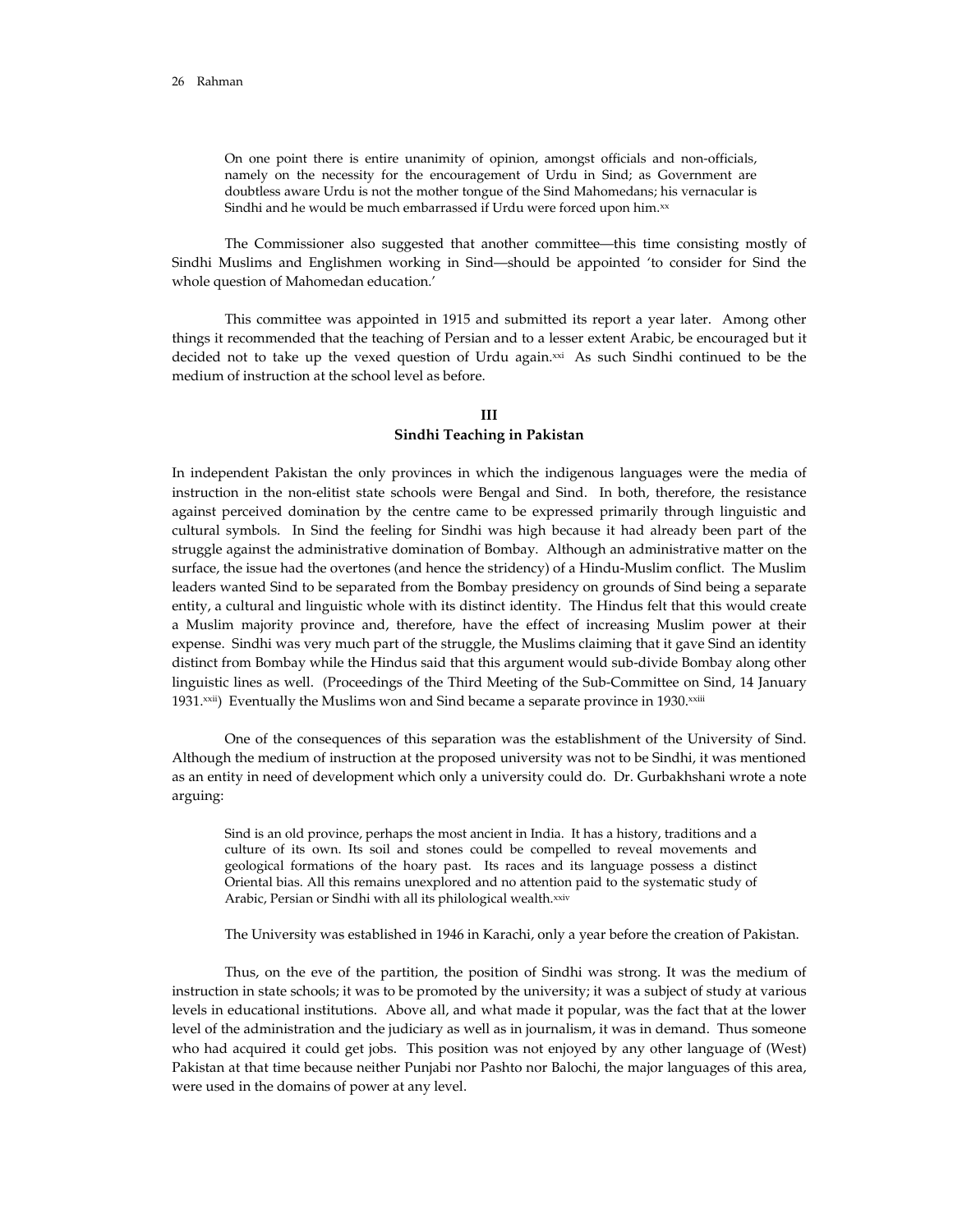The coming in of the Urdu-speaking *Mohajirs* from India challenged this privileged position of Sindhi. According to the 1951 Census the *Mohajirs* constituted about 57% of the population of Karachi and dominated other Sindhi cities too: Hyderabad (66.08%); Sukkur (54.08%); Mirpurkhas (68.42%) and Nawabshah (54.79%).xxv The consequences of this in linguistic, cultural and educational terms were profound. Above all, it meant that Sind was a divided province. Its cities were predominantly Urdu-speaking while its villages were Sindhi-speaking. This, in turn, implied that the Sindhis would be disadvantaged not only culturally and socially but also educationally and economically because they would have to compete with mother-tongue speakers of Urdu for jobs in the cities which would now be available at the lower level in Urdu and at the higher in English. The psychological trauma of this cannot be adequately comprehended by non-Sindhis. But the feeling that one has become disadvantaged, and what is worse, one's self-esteem has been lowered in one's own country must have been very galling for the emerging Sindhi middle class. Language and culture are intimately linked not only with jobs and power but even more importantly with self-esteem. To feel that one's language is regarded as a rustic-tongue; an uncouth jargon; is to feel humiliated. The dominance of Urdu, which was seen as the language of sophistication and civilised intercourse, was in itself a source of humiliation for the Sindhis. Moreover, the *Mohajirs* made little effort to conceal the fact that they looked at Sindhi culture as a rustic, and hence less sophisticated, culture. Thus, they felt no psychological need to assimilate with this culture and learn Sindhi.

 Looking at this issue from the *Mohajir* point of view one finds an alternative version of reality. Urdu, as we know, had replaced Persian as a symbol of elitist, educated Muslim identity in north India during the 19th century. The Hindi-Urdu movement hardened attitudes both among Muslims and Hindus so that Urdu became more closely associated with Muslim identity, and Hindi with the Hindu one, than ever before.xxvi So, the *Mohajirs* assumed that Pakistan would be a place to preserve and promote Urdu. The idea of reducing its importance for the sake of the indigenous languages went against everything they had heard for more than a century in favour of Urdu being the language of *all* Indian Muslims. Even more importantly, the *Mohajirs* were mostly urban people and were now living in urban areas again. Urban people do look down upon rural people not only in South Asia but almost everywhere in the world. Thus, the *Mohajirs* had a prejudice against Sindhi which made them resistant to learning Sindhi.

 Above all, the state's policies did not force the *Mohajirs* to transcend or suppress their preconceived attitudes and learn Sindhi. At least in the cities, where most *Mohajirs* lived, the business of life could be carried on in Urdu. Cultural life, as Feroz Ahmedxxvii and many other Sindhis pointed out, was so dominated by Urdu that one did not feel that the cities of (West) Pakistan used any language in the streets other than Urdu. The music, the films, the popular magazines, the newspapers, the conversation—all were in Urdu in the cities of Sind. In the villages and towns *Mohajirs* did learn Sindhi even if they never stopped believing in the superiority of Urdu; but most of them lived in the cities. They did not feel inclined nor did they need to learn Sindhi. Indeed, they could not even if they wanted to because all business, formal and informal, was carried out in Urdu and not in Sindhi. Thus the *Mohajirs* remained a non-assimilationist, urban and privileged minority in Sind—a fact which made the teaching of Sindhi part of the ethnic politics of Sind.

 As the present author has referred to the role of language teaching in the ethnic politics of Sind with special reference to the Sindhi language movement, xxviii there is no need to repeat the details. However, some repetition is inevitable considering that the teaching of Sindhi is an important issue in Pakistan.

 Briefly, then the first shock for the Sindhis was the removal of the Sindh University from Karachi to Hyderabad. Writing on this issue Feroz Ahmed says: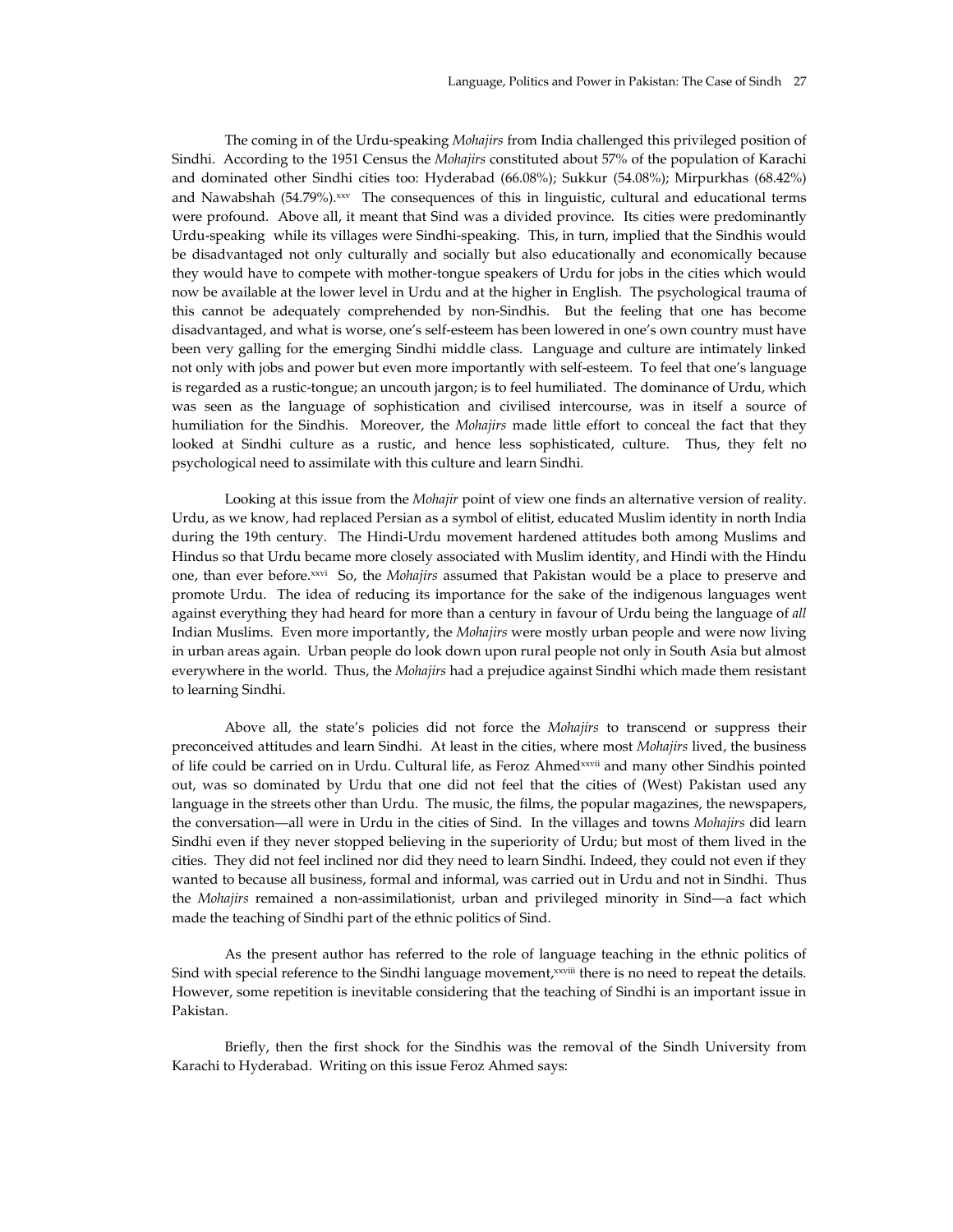The creation of Pakistan coincided with the decision to set up Sindh University in Karachi. The Pakistan government packed off the new university to Hyderabad to vacate the room for Karachi University, which was supposed to be an Urdu-speaking refugee university in which there was room for even a department of the Sindhi language. While Karachi University remained a more or less exclusive preserve for the Urdu-speaking intelligentsia, no such exclusive policy was adopted in the hiring of faculty at Sindh University.xxix

 As Karachi was made the federal area, the new university was not even part of Sind in name and was seen to be antagonistic to Sindhi. Thus, when in 1957-58 the University of Karachi forbade students from taking examinations in Sindhi, the Sindhi nationalists protested strongly. Among others, Hyder Baksh Jatoi, president of the Sind Hari Committee, said that the new order was a signal to Sindhi students to: 'Leave Karachi, go to Sind if you want to retain Sindhi, Karachi is none of yours.'xxx

 In 1954 Sind became part of the one-unit (of West Pakistan). Ayub Khuhro, the then premier of Sind, argued that Sindhi language and culture would be preserved as follows:

 So far as culture and language is concerned, Sind has done its bit. Our Legislature has passed an Act appointing a statutory body which goes by the name of Sind Cultural Advancement Board to look after the development of Sind Culture. Sind Government has made an endowment of 25 lakhs we have given for the library, art and art gallery and the development of oriental and Sindhi literature and its preservation. It is hoped that in the future set-up, Sind's interests regarding its culture are fully preserved.xxxi

 But, in fact, such puny efforts were of no avail. In the one-unit Sindhi was relegated to a regional, hence peripheral, language. In 1957 the Sindhi Adabi Sangat, one of the several bodies which had sprung up to defend the interests of Sindhi and Sindhis, said that the Sindhi-speaking people would be handicapped as far as the race for jobs is concerned if Sindhi is not 'made to serve as an official language at least for Sind and its adjoining areas.'xxxii Even worse, in 1958 one-unit came to be backed by Ayub Khan's martial law. The tide was now even more against the teaching of Sindhi.

 There are anecdotes about how General Tikka Khan, then part of the martial law machinery in Sind, stopped the teaching of Sindhi in parts of the former province. However, evidence does not support these stories. There is no doubt, however, that the military, being centrist and highly distrustful of ethnic movements, did want to suppress the teaching of Sindhi. This is borne out by the Education Commission which submitted its report in 1959. After having said that Bengali and Urdu, the national languages, would be encouraged, the report points out that in West Pakistan Urdu is, indeed, the medium of instruction from class VI onwards. Indeed, even up to class IV, it was the medium of instruction in the Punjab, most parts of the North Western Frontier Province (NWFP), Balochistan and Azad Kashmir. In Sind alone was Sindhi, rather than Urdu, the medium of instruction even after this level. To the centrist members of the commission this could prevent the Sindhis from being `nationalised.' Hence, they suggested, that `Urdu should be introduced as the medium of instruction from class VI from 1963.'xxxiii

 But such a radical change in the position of Sindhi could not be accepted by the Sindhi nationalists. Hence, despite the repressive nature of the state, the Sindhis took out processions throughout the province and finally Ayub Khan decided to let Sindhi alone.xxxiv However, Urdu was encouraged and Sindhi discouraged during the Ayub Khan era—a fact which led to much resentment among the Sindhis.

 Although Sindhi was still the medium of instruction in schools (rural schools generally), Urdu was taught as a subject. Sindhi nationalists sometimes objected even to this arrangement. One of them (probably Ibrahim Joyo?) wrote as follows: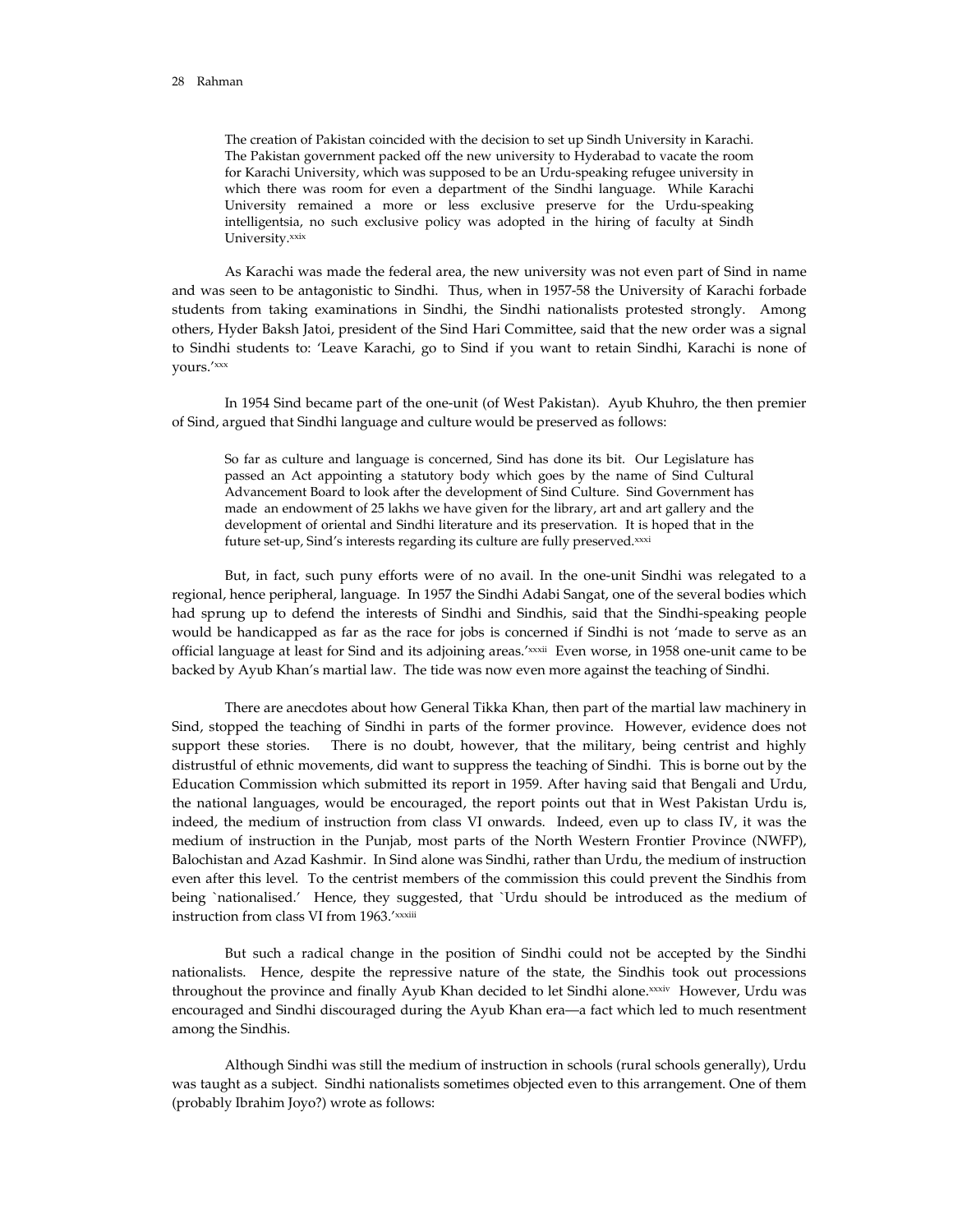In Sind, Sindhi-medium children read Urdu compulsorily from class IV to class XII. The Urdu medium children have not to read Sindhi correspondingly. This imposes inequality of burdens, inequality of opportunity, and social and cultural inferiority on the Sindhispeaking children, and is the greatest discrimination against a free people in a free country.xxxv

 A number of Sindhi-medium schools closed down in the urban areas probably because urban people were either non-Sindhis or people who wanted their children to acquire Urdu for utilitarian reasons.xxxvi The anonymous 'publicist,' whose article has been referred to above, reported the establishment of Urdu-medium schools in Mirpur Khas and Khairpur Mirs in order to seduce Sindhimedium students away from their own schools.xxxvii

 When Ayub's rule ended, the Sindhis felt relieved. Although martial law was imposed once again by General Yahya Khan, the one-unit was abolished and the Sindhi nationalists felt that their language would be given the importance it had before the one-unit days. However, the Yahya government's educational policy, issued under the chairmanship of Air Marshal Nur Khan, laid even more emphasis on the national languages—Bengali and Urdu—than the Ayub Khan one. Once again the indigenous languages of the people of Pakistan, called the 'regional languages,' were to be marginalised.<sup>xxxviii</sup> Again the Sindhi nationalists protested saying that they desired that Sindhi should be taught more widely.<sup>xxxix</sup> For them the teaching of Sindhi was part of Sindhi identity and ethnic assertion.

## **IV Language Riots and Sindhi Teaching**

Ethnic assertion, as the present author's previous book<sup>x1</sup> suggests, is a consequence of many factors. In the case of Sind instrumental factors—lack of jobs, lack of access to power commensurate with the rise of the population and historical position of the Sindhis, growth of the middle class wanting a role in the salariat—contributed to the ethnic assertion and language was the symbol which expressed it. However, the actors in language movements—the educated young men and members of the intelligentsia—are not motivated by such factors alone. In the heat of the moment they feel as if they are striking a blow for their language i.e. their heritage, their identity, the very essence of their nationality. Thus, one has to take the sentimental reasons of both Sindhis and *Mohajirs* to understand language riots. The riots, however, have been explained earlier. Let us see what role languageteaching played in it.

 In the January-February 1971, language-teaching led to riots because it was resisted. One reason why the situation became explosive was because the Board of Intermediate and Secondary Education (BISE), Hyderabad, resolved on 21 December 1970 that *Mohajir* students be examined in Sindhi in the Secondary School Certificate examination of the year 1972.<sup>xli</sup> Nawab Muzaffar Hussain, leader of the *Mohajirs* at that time, decided to resist this decision and brought out processions in Hyderabad. Soon other cities became influenced and the *Mohajirs* clashed with the Sindhis in Nawabshah, Mirpur Khas, Hyderabad and even in Karachi. Indeed, in Karachi the situation became very violent by the end of January and the army had to be called out.

 In July 1972 there was a replay of this bloody drama once again. This time it was the Sind (Teaching, Promotion and use of Sindhi Language) Bill of 1972 passed on 7 July 1972 by the Sind Legislative Assembly, which created the problem. Although what caused extreme apprehension among the *Mohajirs* was clause 6 of the Bill according to which Sindhi could be used in the domains of power (offices, courts, legislature etc), the language-teaching provisions too were controversial. The language-teaching provisions provided for the teaching of both Urdu and Sindhi as compulsory subjects from class IV to class XII. On the face of it this was only just but in 1972, when a Pakistan People's Party (PPP) government was in power both in Sind and the centre, the *Mohajirs* of Sind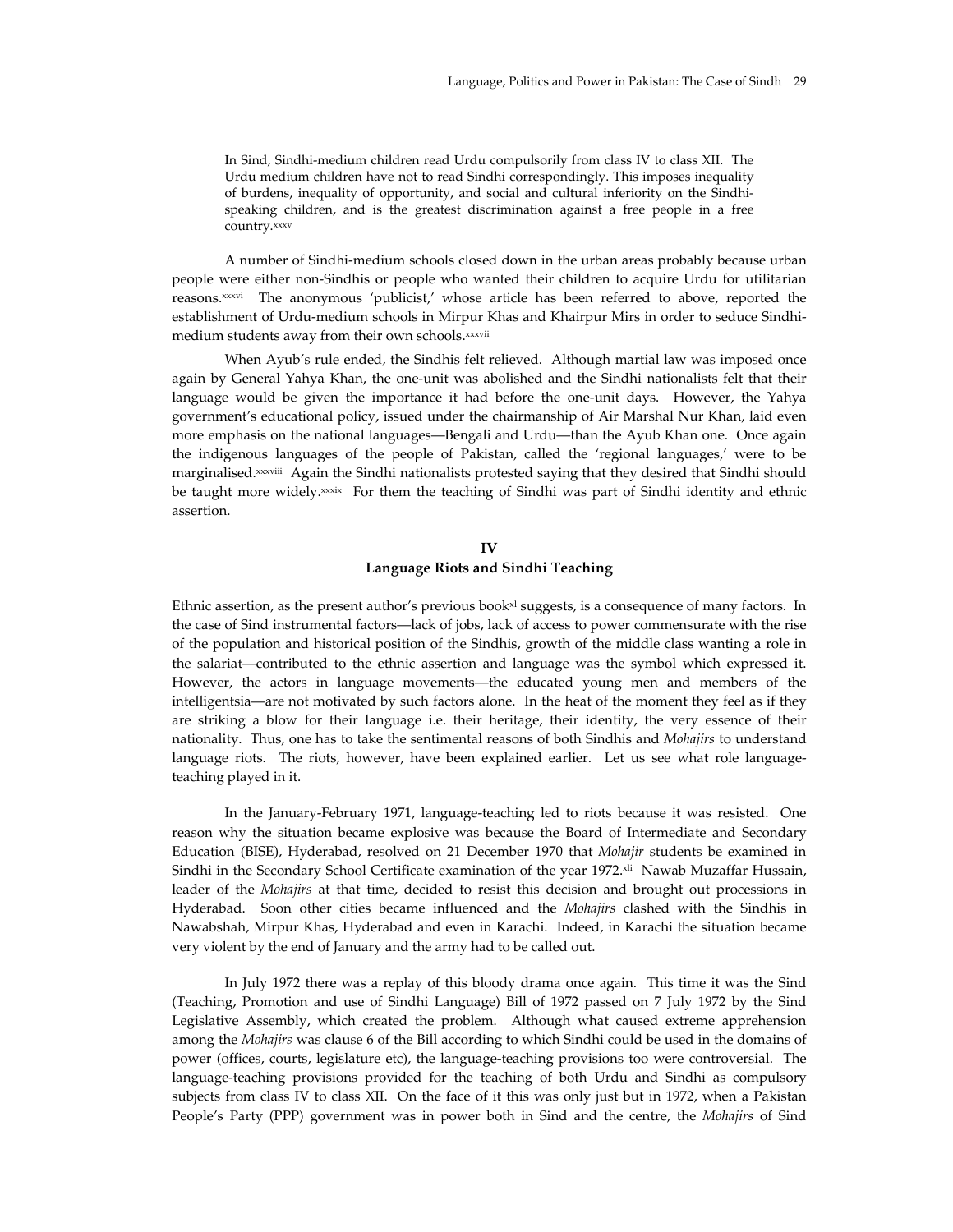(especially those of Karachi) felt completely alienated. They had voted against the PPP and they felt disillusioned with the loss of East Pakistan. They felt that they too, like the Urdu-speaking Biharis of East Pakistan, would be 'thrown out into the sea' if Sindhis came to dominate Sind. The Sindhis, including Mumtaz Bhutto and later Z A Bhutto himself, explained reasonably that Urdu was the national language of Pakistan and that the purpose of the bill was merely to secure the position of Sindhi which one-unit and martial law had harmed. But the question was really one of power in Sind, and language was the apparent bone of contention. The *Mohajirs*, as non-assimilationist as ever, had converted Sind into a bilingual province. They wanted the Sindhis to recognise this reality. The Sindhis did not. Indeed, they could not without also recognising that Sind had, indeed, been partitioned. As such there was a compromise after the bloodiest language riots in Pakistan's history took place in the fateful summer of 1972. The extent of the loss, as reported in the national assembly, was staggering.<sup>xlii</sup> But, more ominously, the bitterness of the conflict led to the rise of militant ethnicity among the *Mohajirs* which led to Karachi becoming a battlefield from 1985 onwards.

 The compromise solution, issued by the Governor of Sind on 16 July, gave a twelve-year reprieve to the *Mohajirs* but, in fact, no government dared make only Sindhi the language of state employment in Sind. This means that, like before, urban *Mohajirs* get away without learning much Sindhi while Sindhis have to learn Urdu so as to prevent being locked out of the domains of power in Sind.

 However, the fact that Sindhi is more convenient for those whose mother tongue it is, is borne out by the following statistics of the preference of school students in the 1981 matriculation examination.

|                 | Medium of Examination (Percentage) |         |         |
|-----------------|------------------------------------|---------|---------|
|                 | Urdu                               | Sindhi  | English |
| Karachi Board   | 97.90 %                            | Nil     | 2.59%   |
| Sukkur Board    | 21.13 %                            | 78.62 % | 0.23%   |
| Hyderabad Board | 50.80                              | 45.23   | 3.95    |

Source: Gazettes of the Board of Intermediate and Secondary Education, Sindh.

#### **V**

#### **The Teaching of Sindhi at Present: Higher Studies in Sindhi**

Sindhi was used both as a medium of instruction in Sind and was taught as a subject. Masters courses were offered in it at the University of Sind when it was at Karachi. When the university moved to Hyderabad, the Masters classes were suspended but were continued once again in 1971. Xliii At the newly established University of Sind in Jamshoro, the MA in Sindhi was started by Dr. Nabi Baksh Baloch along with his colleagues in the early 1950s.xliv

 The MA is important as a symbol of the development of a language in Pakistan. Thus the Sindhi nationalists point out with pride that their language and literature were developed enough to justify teaching at such an advanced level. The products of the post-graduate departments of Sindhi do better than those of Pashto, Punjabi, Balochi and Brahvi because there are schools and colleges where Sindhi is compulsory and they can find jobs. Thus the MA in Sindhi is the most successful MA among all the other MAs in the indigenous languages of Pakistan.

 Apart from the MA, higher research is also available in Sindhi language and literature. The University of Sind (Jamshoro) and the University of Karachi both offer research courses leading to the MPhil and PhD. The University of Karachi has both a Department of Sindhi and the Shah Abdul Latif Chair. The presence of such academic programmes has had a multiplier effect on academic and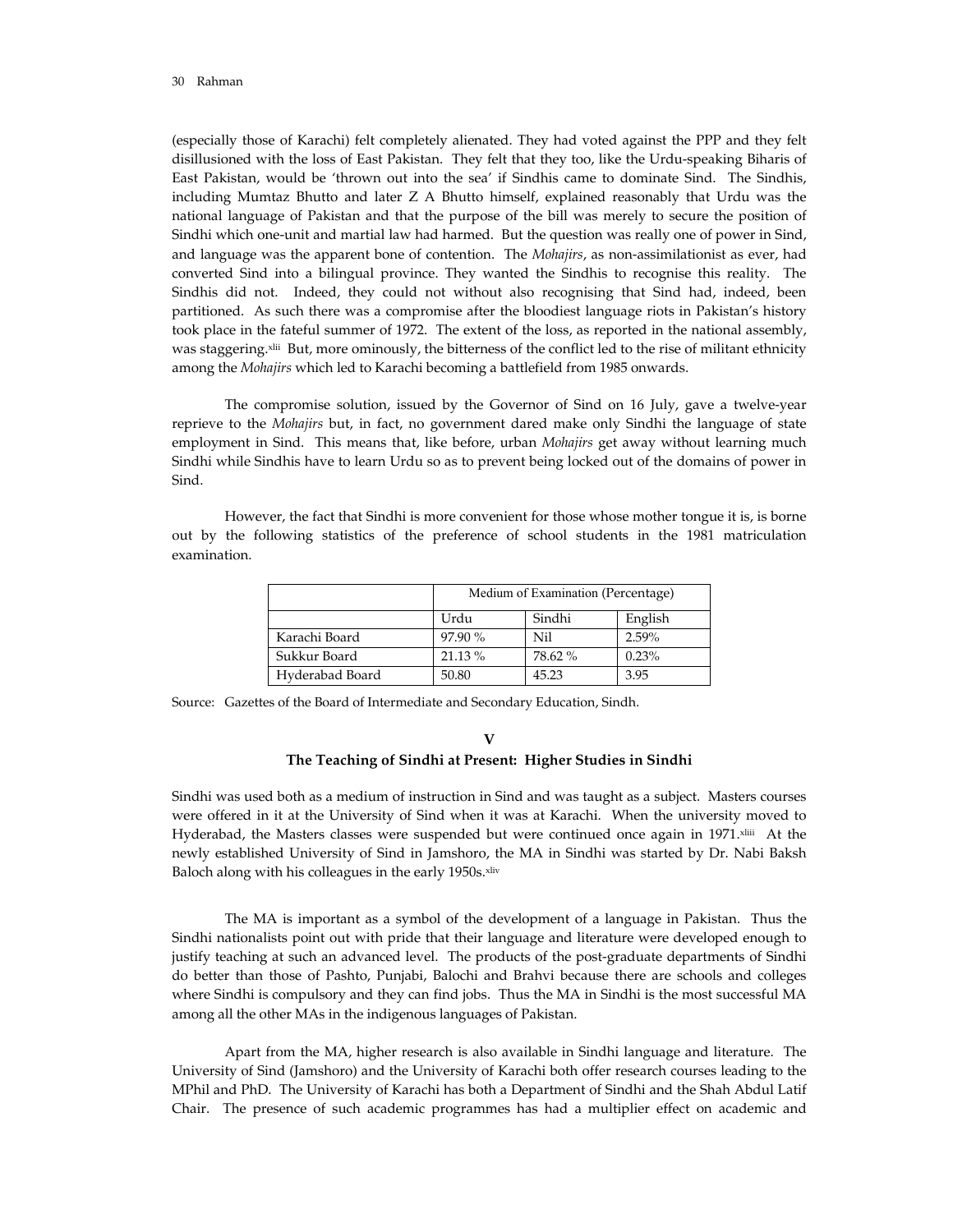creative writing in Sindhi. Thus, there are many books on the historical and linguistic aspects of Sindhi among which the works of Nabi Baksh Baloch and G A Allanaxly are well known. These books are in circulation because students in colleges and universities need them. This demand encourages publishers to publish and authors to write more books thus resulting in the establishment of Sindhi as an academic language in addition to being a language of journalism, literature and administration.

 After the rise of the Mohajir Qaumi Movement (MQM) in Karachi and Hyderabad in 1984, language has become a secondary issue in Sind. It was, in a sense, a secondary issue even earlier because the primary issues even then were power, goods and services and shares in employment. But language, being an ethnic symbol, stood for the Sindhi and *Mohajir* community's consolidated power as a pressure group. Moreover, language was seen as a repository of culture and, therefore, worthwhile in its own right and not only as a symbol of identity. This gave language far more prominence than it enjoys today.

 This decrease in the significance of language is the direct consequence of the rise of militancy, chaotic conditions and a sense of emergency in Sind—especially in Karachi. Even so, the Sindhi nationalists do emphasise their language and insist that its teaching should be improved. The eleven prominent members of the Sindhi intelligentsia I interviewed in 1997 agreed that the *Mohajirs* and Sindhis could integrate if Sindhi was taught more effectively to all of them. However, one of them did point out that integration would require other inputs as well.

 During the Zia ul Haq era (1977-88), Urdu was encouraged as a centrist symbol. Although no ostensibly anti-Sindhi steps were taken, the emphasis on Urdu and Islam discouraged the expression of ethnic nationalist (and, hence, pro-Sindhi) views. Moreover, the Movement for the Restoration of Democracy (MRD) became so powerful in Sind that it almost took on the semblance of a civil war. In February 1988, however, a Sindhi Adabi Conference was held at Jamshoro. Among the resolutions it passed, one was that Sindhi should be taught in the cities.xlvi Later, the Sindhi Bolo Sath and other organisations worked to get Sindhi adopted as the sole official language, and hence a major instructional language, of Sind.

 Speaking at a conference of the Sindhi Adabi Sangat on 17 August 1996 at Hyderabad, Ibrahim Joyo blamed all state functionaries, including those who were Sindhis but collaborated with the centre, for neglecting Sindhi. Among other things, a resolution was passed to ensure the publication of Sindhi books for the Urdu-speaking students of class XI as agreed upon earlier in the 1972 language agreement. Moreover, it was also resolved that Sindhi be introduced in all the English medium schools of the province.xlvii Thus, the idea was to expand the domain of Sindhi-language teaching.

 Apart from the Sath and the Sangat, other bodies [such as the Servants of Sind Society (SSS)] also kept urging a wider dissemination of Sindhi. The president of SSS, Syed Ghulam Mustafa Shah who is a well known Sindhi nationalist intellectual, said:

 "Those who do not speak Sindhi and have no pride in being Sindhis, have no right to be included in the population of Sindh."xlviii

 This statement was issued in the context of the census which was to be held in January 1998. Committed Sindhi nationalists still keep lamenting the state's alleged apathy towards Sindhi.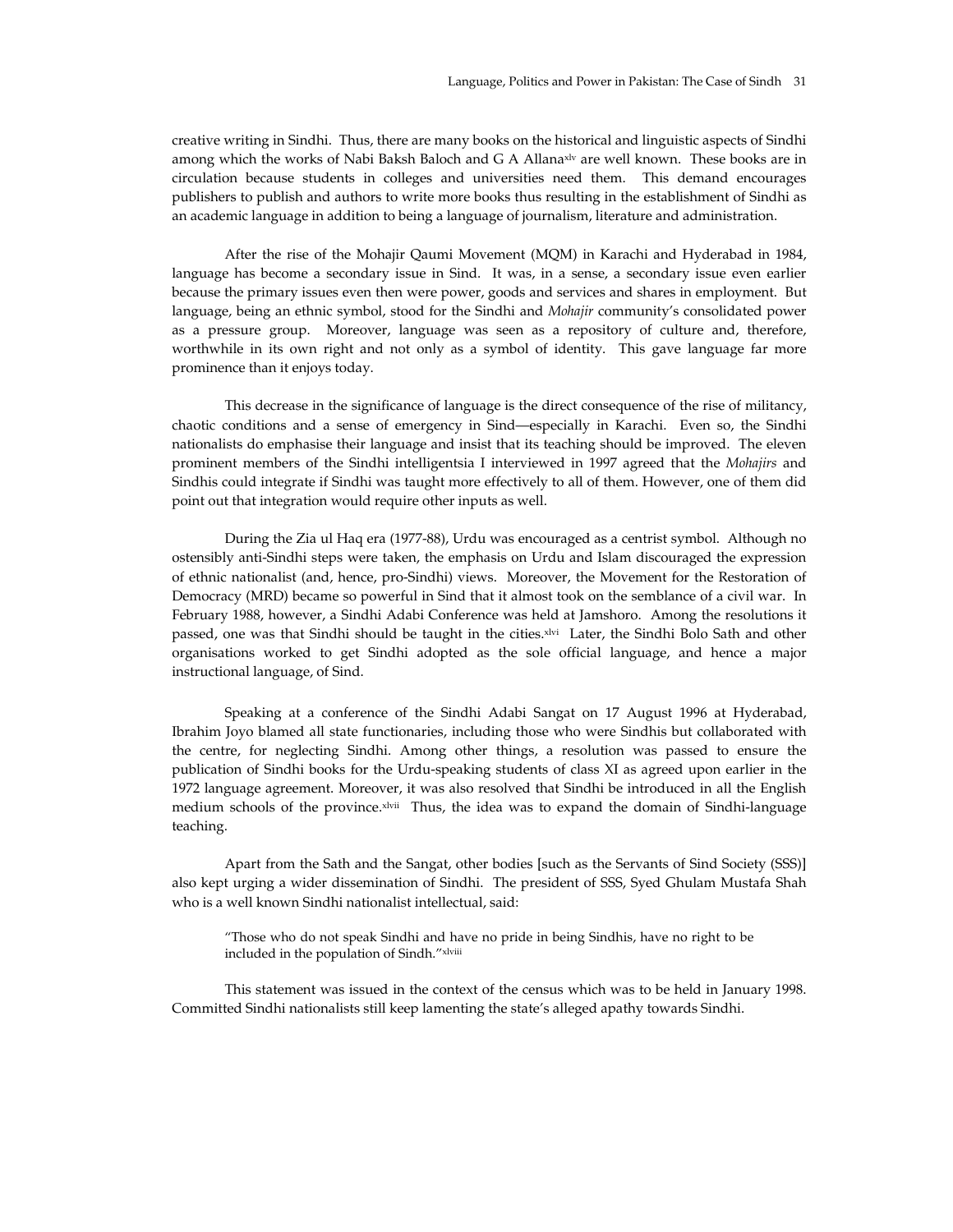## **VI Conclusion**

The teaching of Sindhi has two points of significance for Sindhi-speaking people. First, it has utilitarian value as a language of the lower salariat. In this capacity it has been used since British days and, despite the domination of the Urdu-speaking *Mohajirs* in the cities of Sind, continues to be useful for Sindhis even now. Secondly, it has symbolic value as a marker of Sindhi ethnic identity. In this capacity it has become the most important icon of Sindhi identity since the nineteen fifties when the Sindhis first started feeling alienated in their own land because of the domination of non-Sindhis in the cities; the high handedness of the central ruling elite (which was mostly Punjabi) and policies which reduced their power as an ethnic group. For both reasons, but especially because of the second, the Sindhi intelligentsia responded by promoting their language as an identity symbol. The idea was to preserve, or create, the consciousness of the Sindhi identity in the Sindhis and bring about the assimilation of the non-Sindhis. In this process a large body of creative and academic writing was produced which has made Sindhi one of the richest languages of Pakistan. However, Sindhi is far from being the major language of instruction for all the inhabitants of Sind for both utilitarian and political reasons. The non-Sindhis (*Mohajirs*, Punjabis and Pashtuns) resist it because they can get jobs through Urdu and English and there are no utilitarian incentives to learn Sindhi. Moreover, for them Sindhi is the major symbol of an identity they do not wish to adopt. In the case of *Mohajirs*, indeed, it is an identity they have often struggled not to assimilate into (at least in the urban areas). Thus the teaching of Sindhi remains a politicised issue—politicised because it is so deeply connected with power and identity.

#### **Notes**

- i. Syed Salman Nadwi, *Arab o Hind Ke Taluqqat,* Karachi, Kareem Sons Publishers, 1972, pp 241-242.
- ii. Edward C Sachau, *Alberuni's India: An Account of the Religion, Philosophy, Literature, Geography, Chronology, Astronomy, Customs, Laws and Astrology of India,* Vol. 1, 1888. Reprinted Lahore, Sheikh Mubarak Ali, 1962.

- iv. N B Baloch, *Sindhi Suratkhati e Khattati,* Hyderabad, Sindhi Language Authority, 1991, p vi.
- v. Sachau, *op.cit*., p 231.
- vi. B H Ellis, 1856, 'Report on Education in Sind,' Nabi Baksh Baloch (ed.), *Education in Sind before the British Conquest and the Educational Policies of the Government,* Hyderabad, University of Sindh, 1971, pp 1-44.
- vii. N B Baloch (ed. & comp), *Sindhi Boli Jo Aganhro Mangzum Zakhuro,* Hyderabad, Sindhi Language Authority, 1993.
- viii. Richard F Burton, 1851, 'Muslim Education in Sind' in Baloch (ed.), *op.cit*., 1971, p 48.

Tariq Rahman is Associate Professor of Linguistics, National Institute of Pakistan Studies, Quaid-i-Azam University, Islamabad.

iii. *Ibid*., p 232.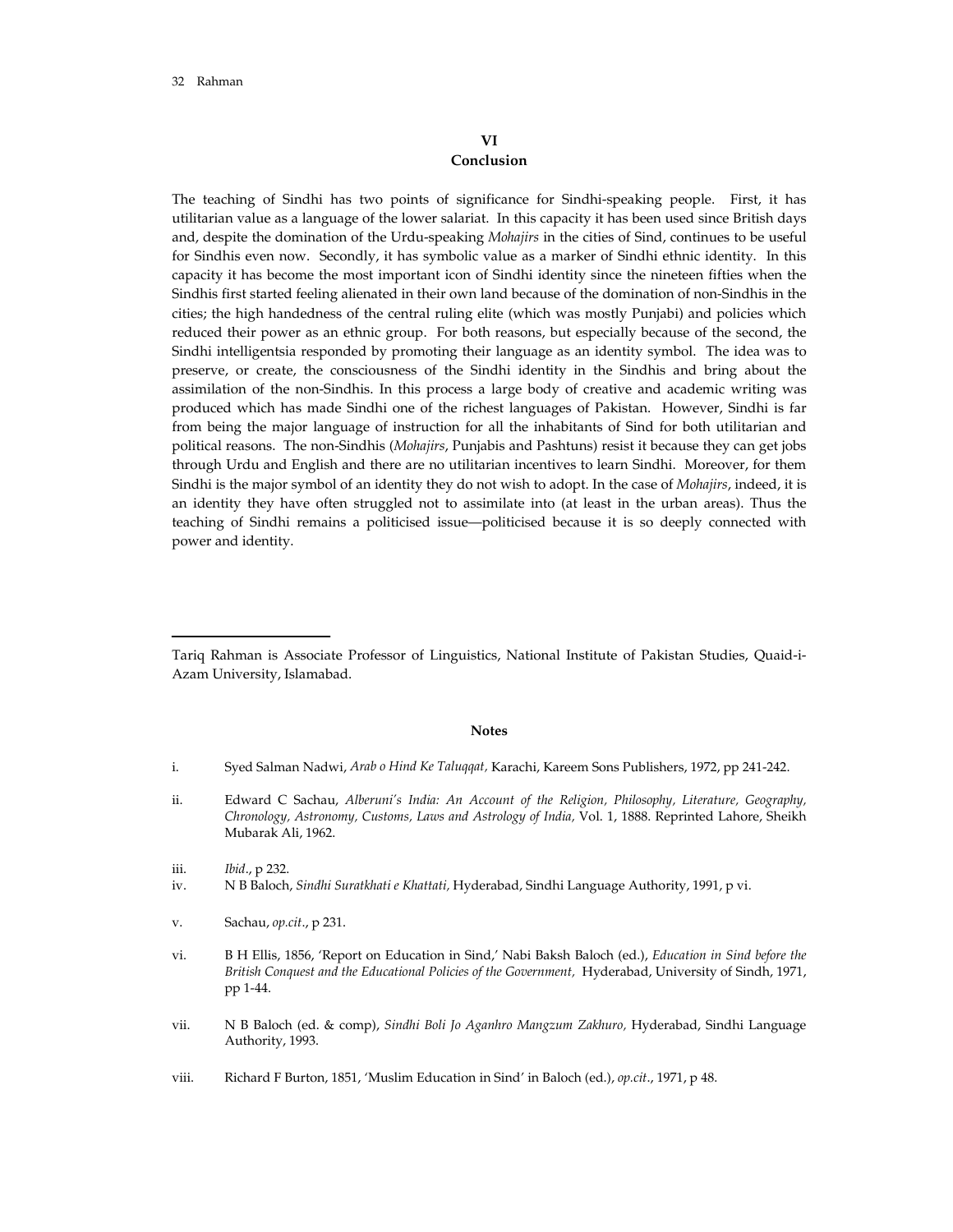- ix. Tariq Rahman, *Language and Politics in Pakistan,* Karachi, Oxford University Press, 1996, pp 103-108; Hamida Khuhro, *The Making of Modern Sind: British Policy and Social Change in the Nineteenth Century,* Karachi, Indus Publications, 1978, p 257.
- x. Ellis, *op.cit.,* p 14.
- xi. Burton, *op.cit.,* p 65.
- xii. Ellis, *op.cit*., p 21.
- xiii. For the list see Ellis, *ibid*., p 21.
- xiv. Ellis, *ibid*., p 26.
- xv. *Ibid*., pp 29-30.
- xvi. 'Report of the Committee Appointed by Government Resolution No. 1788, Educational Department, dated June 23rd 1913, to Report on the Measures to be taken for the Promotion of Education among the Mohamedan Community of the Presidency Proper,' Karachi, Printed Typescript, Sind Archives, 1913.
- xvii. *Ibid*., para 6.
- xviii. *Ibid.*, para 7.
- xix. Ebrahim Shaikh Ismail, Letter to the Assistant Commissioner in Sind, 14 May 1915, No. 1806, Educational Department. Copy in Sind Archives, Karachi, 1915.
- xx. 'Memorandum from the Commissioner in Sind,' 26th May 1915, No. E-239, Educational Department. Copy in Sind Archives, Karachi, 1915.
- xxi. 'Report of the Committee Appointed by Government Order No. 2157 of 24th July 1915, Educational Department, to Consider the Question of Mohamadan Education in Sind,' Karachi, Sind Archives, 1916.
- xxii. Hamida Khuhro (ed.), *Documents on Separation of Sind from Bombay Presidency Vol. 1,* Islamabad, Institute of Islamic History, Culture and Civilisation, 1982, p 416.
- xxiii. Hamida Khuhro, *Mohammad Ayub Khuhro: A Life of Courage in Politics,* Lahore, Feroz Sons (Pvt) Ltd., 1998, pp 87-110.
- xxiv. *Ibid*., p 116.
- xxv. *Census of Pakistan 1951, Pakistan; Report and Tables Vol. 1,* Table 2, Section 2&3 and *District Census Report* by E H Slade, Karachi, Manager of Publication, 1951.
- xxvi. Christopher R King, *One Language, Two Scripts: The Hindi Movement in Nineteenth Century North India,* Bombay, Oxford University Press, 1994.
- xxvii. Feroz Ahmed, *Ethnicity and Politics in Pakistan,* Karachi, Oxford University Press, 1998, pp 77-78.
- xxviii. Rahman, *op.cit.,* Chapter 7.
- xxix. Ahmed, *op.cit.,* p 78.
- xxx. Hyder Baksh Jatoi, *Shall Sindhi Language Stay in Karachi or Not?* Hyderabad, Sind Hari Committee, 1957, p 13.